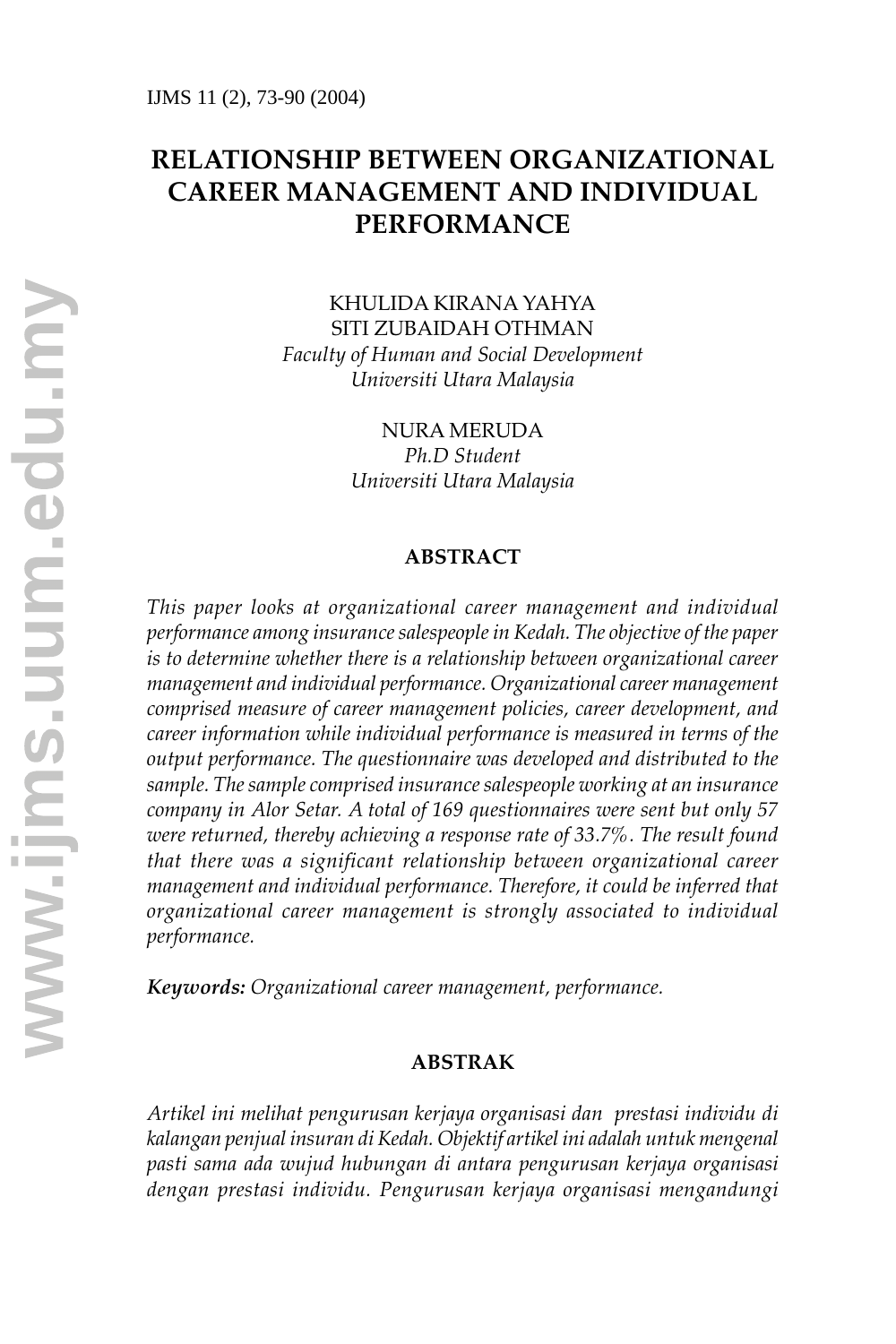*ukuran tentang dasar pengurusan, pembangunan dan maklumat kerjaya, sementara prestasi individu diukur dari segi output prestasi. Kaji selidik dibentuk dan dihantar kepada sampel. Sampel kajian terdiri dari penjual insuran yang bekerja di sebuah organisasi di Alor Star. Sebanyak 169 soal selidik diedarkan tetapi hanya 57 dikembalikan, iaitu pencapaian kadar maklum balas sebanyak 33.7%. Hasil kajian mendapati wujud hubungan yang signifikan di antara pengurusan kerjaya organisasi dengan prestasi individu. Maka, boleh disimpulkan bahawa pengurusan kerjaya organisasi mempunyai hubungan dengan nyata dengan prestasi individu.*

#### INTRODUCTION

In the dynamic business environment where people have become one of the critically important elements to gain competitive advantage, organizations are faced with new challenges in managing its human resources. Instead of focusing only on financial capabilities and product quality, Dreher and Dougherty (2001) suggested that high-performing organizations should engage in competitive search for the most capable employees. These capabilities can only be achieved through the development and implementation of effective human resource practices and strategies.

Career management, one of the important elements in human resource management, has a great impact on organization. According to a report, effective career development system was found to be the fifth most important predictor (out of 80 factors) contributing to company financial success (Steven, 1996). Feldman (1988) has also noted that career management is essential for organizations to retain the most talented employees available. Organizations often decide to adopt career management programs because they believe that those programs can increase employee individual performances (Fish & Wood, 1993) as well as foster positive attitudes and corporate loyalty among workers (Feldman, 1988).

#### **LITERATURE REVIEW**

#### **Career**

Torrington and Hall (1998) suggested that the new concept of career which emphasizes individual development and extension within the job itself is very realistic. Nowadays, organizations are more interested to retain those who can contribute to the success of the organization.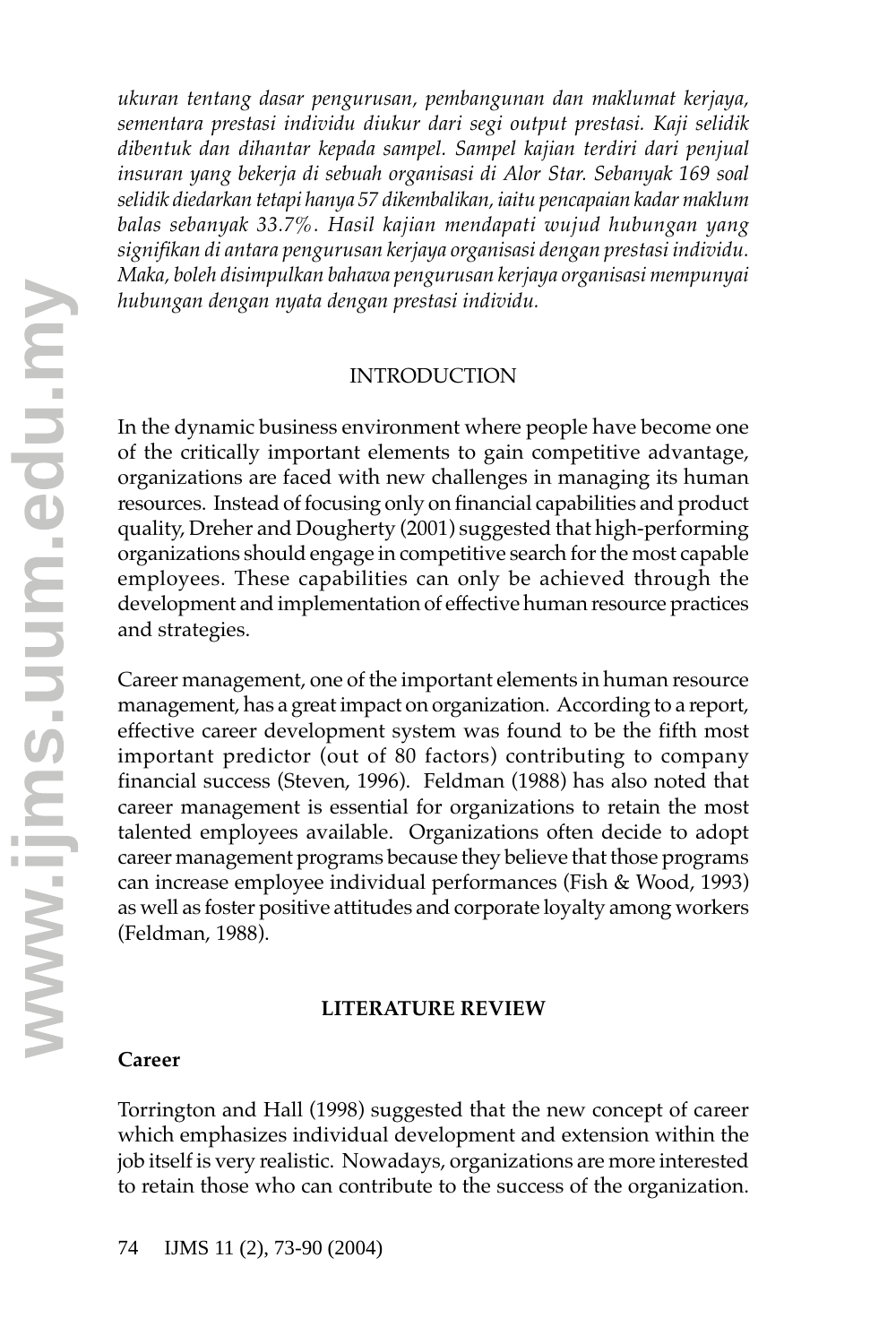This new concept might be related to one's extension and development in terms of knowledge and skill. A wide range of knowledge and skills, if well managed and effectively used in doing the job, can be powerful tools to enhance individual performance.

Another important element in the new career concept is the idea of joint-responsibility between individuals and organization. Poole and Warner (1998) suggested that employees should manage their own careers rather than expect their organization to do so. In line with this, Noe, Hollenbeck, Gerhart & Wright (2000) have brought forward the concept of *protean* which suggests that an individual's career should be driven by the person, not solely dependent on the organization, while at the same time requires increasing self-knowledge and adaptability.

## **Career Management**

Mayo (1991) provided a definition of career management as follows:

*The design and implementation of organizational processes that enable the careers to be planned and managed in a way that optimizes both the needs of the organization and the preferences and capabilities of individuals.*

Mayo's (1991) definition contains two main points regarding career management. The first is that the idea focuses on the organization's role in planning and managing employees' career. The second stresses on the organizations' need and individuals' preferences and capabilities. Mayo (1991) defined career management as a process done by the organization to manage employees' career for the benefits of both organization and also individuals. Torrington and Hall (1998) on the other hand, stated that career development is something that is experienced by the individual and therefore not necessarily bound by one organization. Therefore, the main responsibility of managing career is with the individual while the organization should only play a supporting role in facilitating the processes.

However, Byars and Rue (2000) suggested that successful career management should include actions from three sources: the employee, the organization, and the employee's immediate manager. Accordingly, employees' responsibility is to prepare their own career plans, as career planning is not something one person can do for another. This is important because it is the employees who are going to put the plan into practice (Byars and Rue, 2000). Gould and Penley (1984) have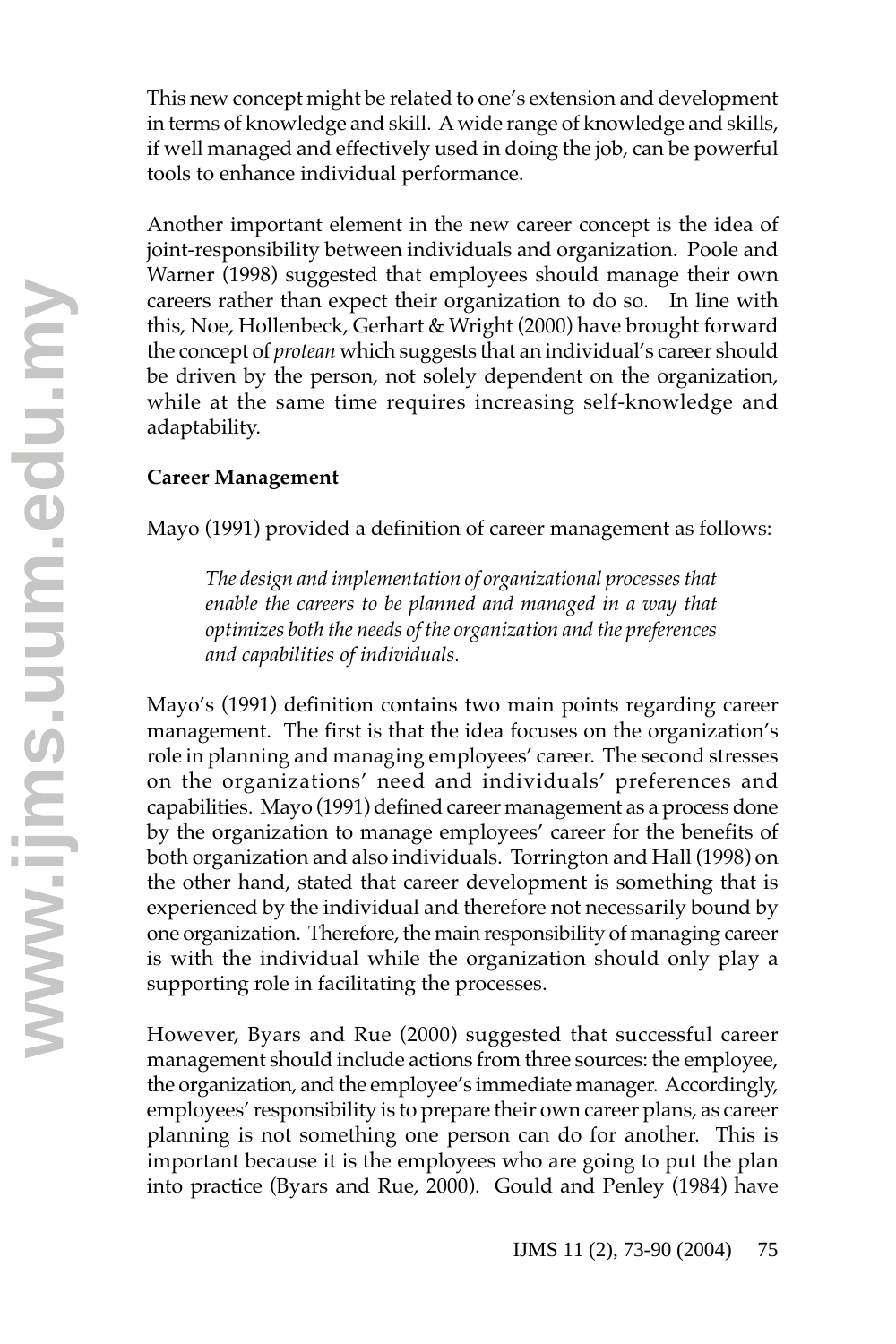recognized the activity of putting planning into practice as career strategies.

Another source of successful career management suggested by Byars and Rue (2000) is the role of the organization. The organization's responsibilities are to ensure a smooth delivery of necessary careerrelated information and advice concerning possible career paths to carry out their career plans. In other words, an organization's role is to create the environment that facilitates the development of individual career plans. The immediate manager's responsibility, on the other hand, is to show an employee how to go about the process and help the employee evaluate the action taken (Byars & Rue, 2000).

Reviewing the above ideas, it is found that Byars and Rue's (2000) explanation is the most appropriate concept of career management that fits the purpose of this study. It is the idea of joint-responsibility between individuals, organization, and employees' immediate managers. Individuals' responsibility, which covers two main areas: preparing their own career plans and putting the plan into practic are termed as career planning and career strategies respectively. The organization's and the immediate managers' responsibilities, if combined together would generate another dimension which is best named as organizational career management. More specifically, the concept of career management as applied in this study comprises three dimensions namely organizational career management, career planning, and career strategies.

## **Organizational Career Management (OCM)**

The term "organizational career management" in the context of this study is used to cover various activities, programs, and policies employed by the management team or employer to support individual career planning and strategies.

In his study on OCM, Pazy (1987) indicated that OCM activities include the following:

- organizational and human resource planning.
- ensuring free flow of information regarding organizational plans, job openings, career paths and opportunities.
- designing selection, admission, staffing, training and development programs.
- conducting performance evaluations and maintaining assessment centers as developmental process linked to job assignment.
- basing promotion decisions on objective, job-relevant criteria.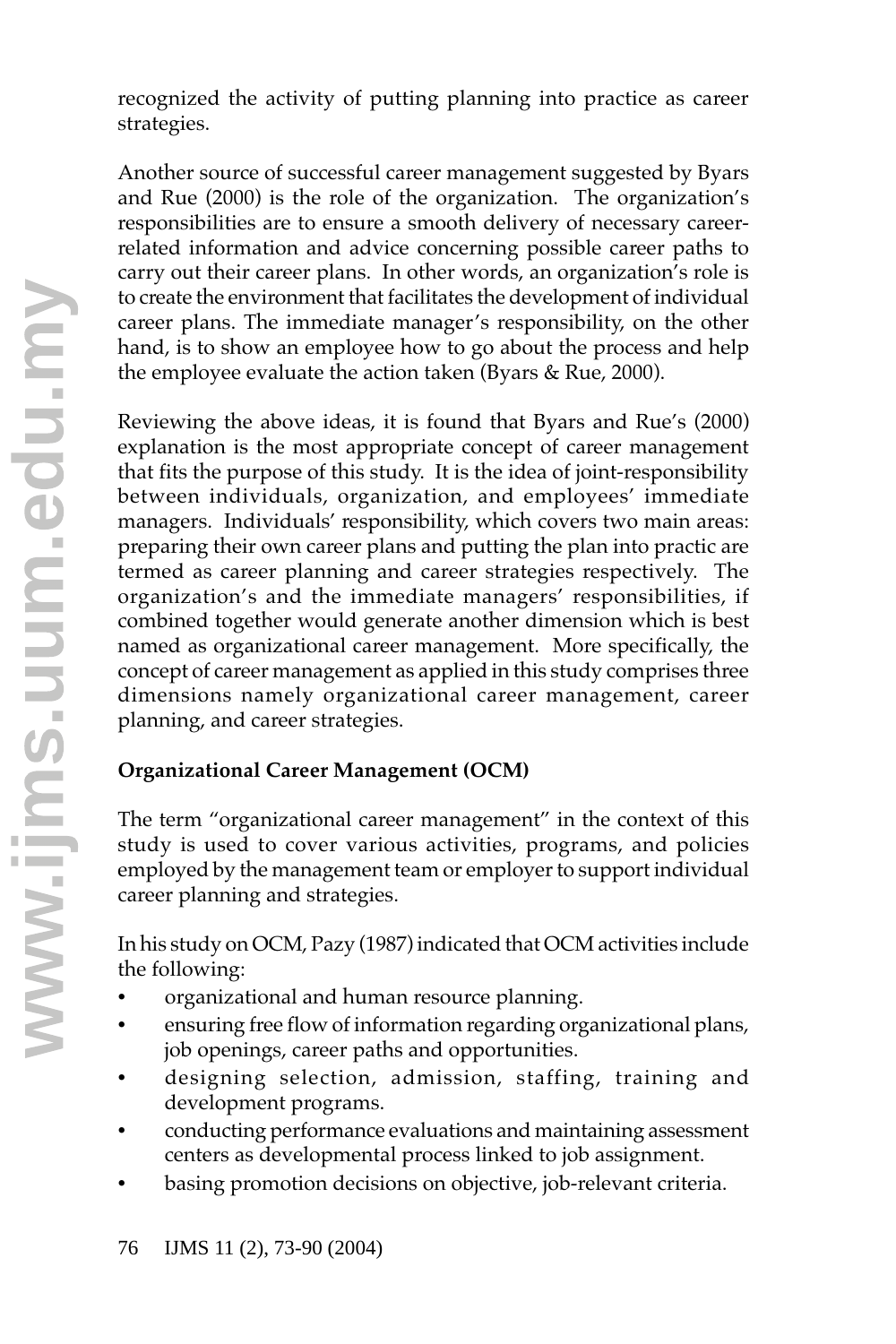taking into consideration career stages, personal, and family needs.

Feldman (1988) has listed several OCM activities that an organization commonly offers to their employees. They are: (i) career information systems; (ii) human resource planning and forecasting; (iii) career counseling; (iv) career pathing; (v) skills assessment and training; (vi) career development for disadvantaged groups; (vii) career development for "fast-track" employees; and (viii) career development skills workshops for supervisors.

Further, Torrington and Hall (1998) have suggested several ways for the organization to support each stage of individual career planning. Baruch (1999) suggested various OCM practices that are valid for the 2000s.

As proposed by some researchers (Baruch, 1999; Torrington and Hall, 1998), the practices and programs that are related to OCM vary and they seem difficult to analyz. Moreover, Orpen (1994) has grouped these practices and programs into three main components, which are career information, career management policies, and career development.

Where career information is concerned, Byars and Rue (2000) suggested that the organization should be responsible for developing and communicating career options within the organization to employees and ensuring that the information is always current and accurate. To reach this end, Gomez-Mejia, Balkin and Cardy (2004) have suggested that company newsletters, booklets/pamphlets and company websites can be used as tools that can be used to deliver this information. Furthermore, Jackson (1991) has suggested three kinds of information the that organization should provide, i.e., information about training and educational opportunities to communicate the organization's policy about eligibility for training and provide support to employees who wish to pursue educational courses that run externally or internally; information about the organization which includes information about job vacancies, possible career paths and the number of people needed in a particular job. This kind of information might enable employees to plan for their career and to determine the opportunities that may occur in the organization; information about how the organization sees the future which includes business plans, manpower projections and predicted future skills requirement. Therefore for the purpose of this study, career information is referred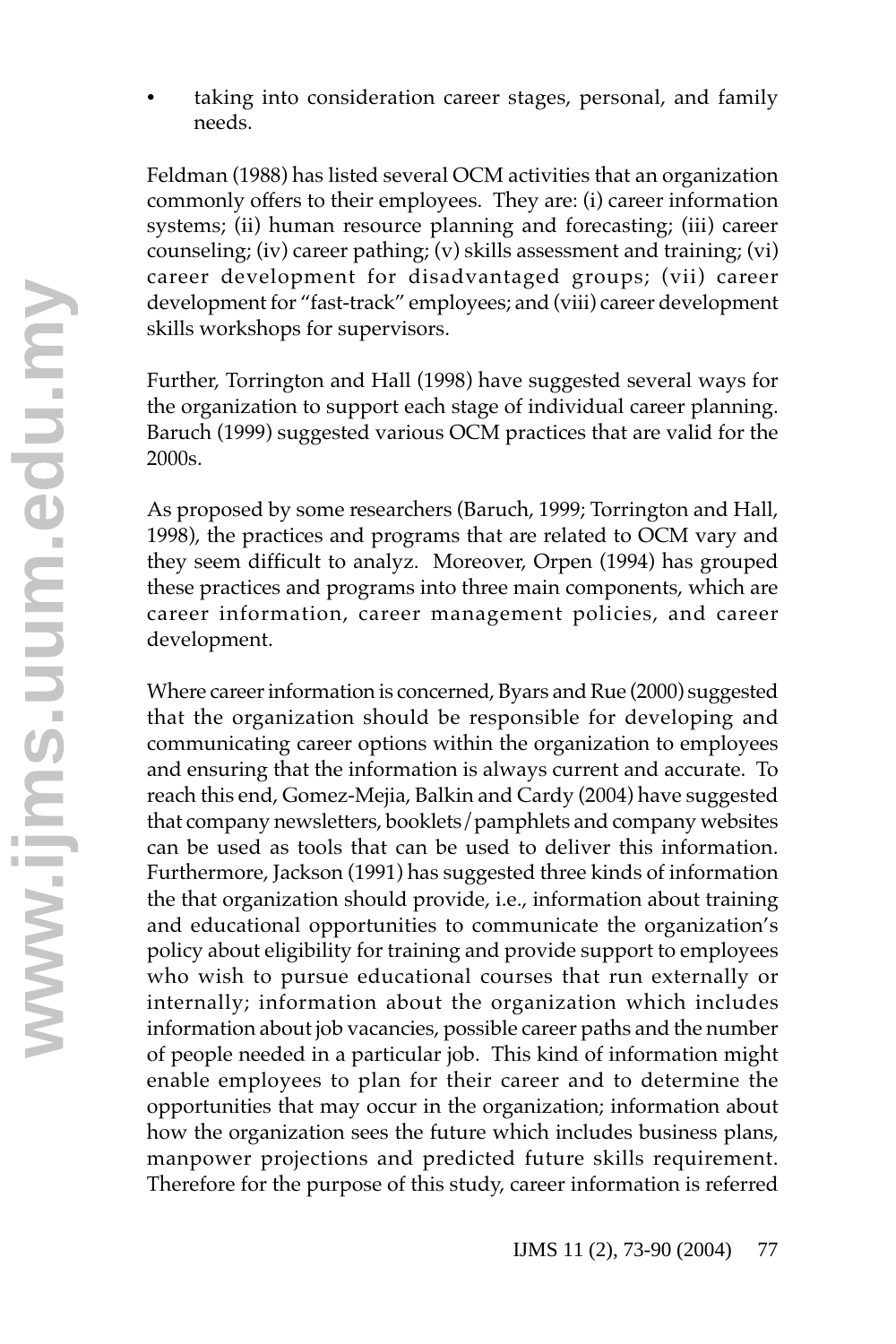to as management efforts in providing necessary career-related information for employees.

Following career information is career management policies. Career management policies cover various standards and procedures implemented by the management team in managing employees' career (Orpen, 1994). These policies are important as they serve as guidelines to individual employees. Without proper policies, employers are not able to plan for their employees accordingly.

Lastly is career development. Career development covers various activities, programs, and techniques employed by the management team to enhance employees' career development, such as training and career counseling (Orpen, 1994). These career development activities would logically support the career management policies.

## **Performance**

William (1998) has clearly divided the concept of performance into two main perspectives, which are output-oriented performance and behavior-oriented performance. While discussing the performance from the output-oriented perspective, this author has outlined various terms that are widely used in organizations, to indicate performance as output. These terms include results, objectives, goals achievement and performance standard.

According to Nik Kamariah (1995), output-oriented sales performance in an insurance organization can be measured by:

- sales volume: can be in currency and in units for the quarter, semiannually or annually.
- quotas: quantitative objective expressed in absolute terms assigned to each salesperson.
- number of new accounts opened: the number of new customers contacted and purchased insurance in the period specified.
- annual earnings or income obtained from sales activities such as salary, bonus, commission, and other financial benefits.

The concept of performance that was applied in the present study is based on the concept of 'outcome' performance as suggested by the above-mentioned authors. This concept does not consider the behavioral aspect of performance but only focuses on performance as an outcome or output. The reason why outcome performance was chosen is that many experts in the field of personal selling proved that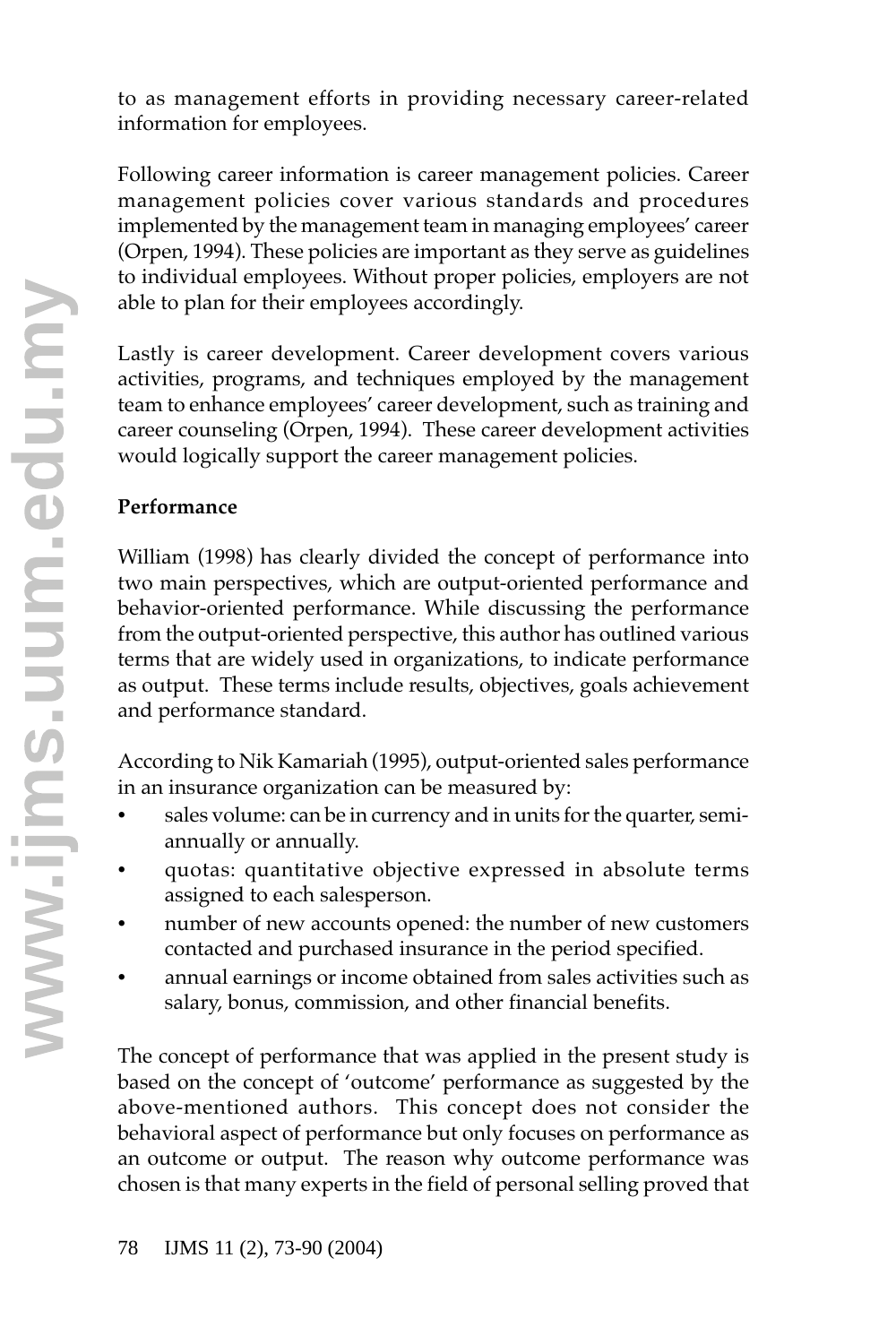it has a positive relation with salespeople' performance (Roman, Ruis & Muneara, 2002). Additionally, in the pay-for-performance incentive system (Gomez-Mejia, Balkin & Cardy, 2004) as insurance organization, end result is the most appropriate and fair indicator to determine performance.

## **Relationship Between Organizational Career Management (OCM) And Performance**

Orpen (1994) has studied the relationship between OCM and career effectiveness on 129 employees in a variety of organizations both in private and public sectors in UK. Most of them were in the supervisory position. He studied career effectiveness in terms of salary growth, promotion received, career performance and career satisfaction. From the factor analysis conducted in his study, he identified three components of organizational career management, which includes career information, career management policies and career development. The results of his study demonstrated that career policies, career development and career information do have a positive correlation with performance. It also provided evidence that career information has a stronger effect on performance, compared to the other two factors.

In terms of gender differences, Pazy's (1987) study have demonstrated the similarity in the mean score between men and women in terms of their perception on the existence of OCM activities in their organization. However, there was a different perception between men and women in terms of the effect of OCM on their career effectiveness. According to Pazy (1987), when women feel the organization takes an interest in managing their careers, their performances were enhanced. In short, his findings indicated that organizational career management played a very important role in women's career development, while organizational career management did not influence men's performance.

On the other hand, training has been identified as an element in OCM (Pazy, 1987; Baruch, 1996). Therefore the literature review is extended to cover this aspect. The study by Roman *et al.,* (2002) provided empirical evidence pertaining to the importance of sales training (training methods and training contents) in increasing performance of salespeople. Through the statistical test conducted by Roman *et al.* (2002), it was found that higher level performance was observed when specific training methods such as on-the-job training for salespeople were implemented. Concerning the training contents, their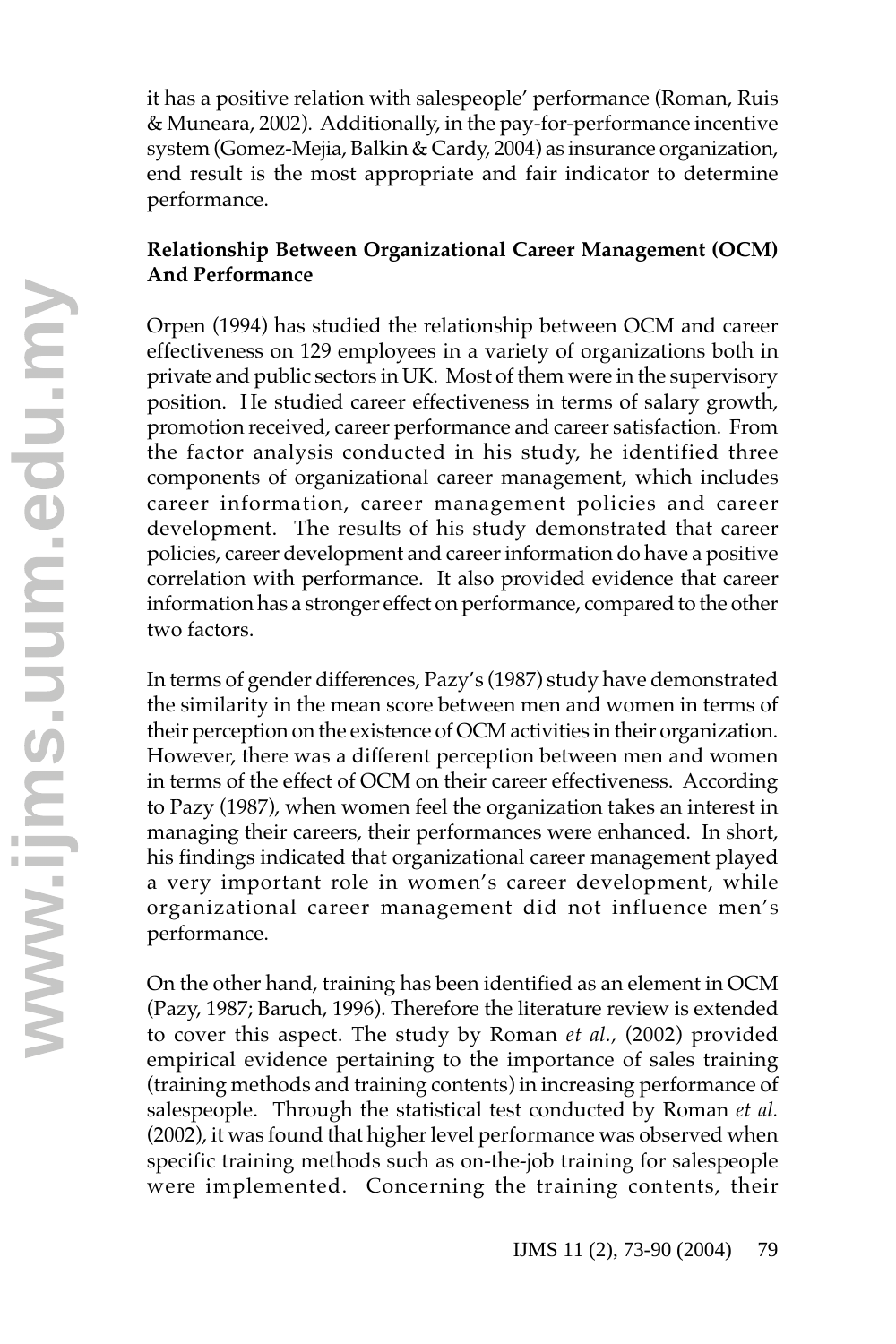performance were significantly different when the content related to company policy and sales techniques, as well as customer knowledge and computer knowledge were taught. Furthermore, Langeland, Johnson and Mawhinney, (1998) suggested that in-service training is an effective way to improve employees' performance.

Many researchers (Pazy, 1987; Orpen, 1994; Langeland *et al*., 1998; Roman *et al*., 2002) indicated that OCM were related to performance. Langeland *et al*. (1998) and Wilk and Redmon (1998) revealed that goal setting has great impact on performance improvement. On the other hand, Appelbaum, Arye & Shapiro (2002) indicated that career planning has no direct relationship with performance. Regarding career strategies, none of the literature exhibit that it is directly related to performance. The areas that have been reviewed were career success and salary progression. Nevertheless, Gould and Penley (1984) has suggested several strategies, if implemented well could contribute to higher performance.

These various perspectives of career management and performance have become a foundation in the establishment of the research framework for this study.

#### **RESEARCH FRAMEWORK**

The main purpose of this study is to look at the relationship between organizational career management and individual performance. The dependent variable is individual performance while the independent variables are organizational career management (OCM). Organizational career management consists of three dimensions, namely career management policies, career development, and career information. The relationships of the variables are shown in Figure 1.

Organizational Career Management



*Figure 1* The relationships between variables

80 IJMS 11 (2), 73-90 (2004)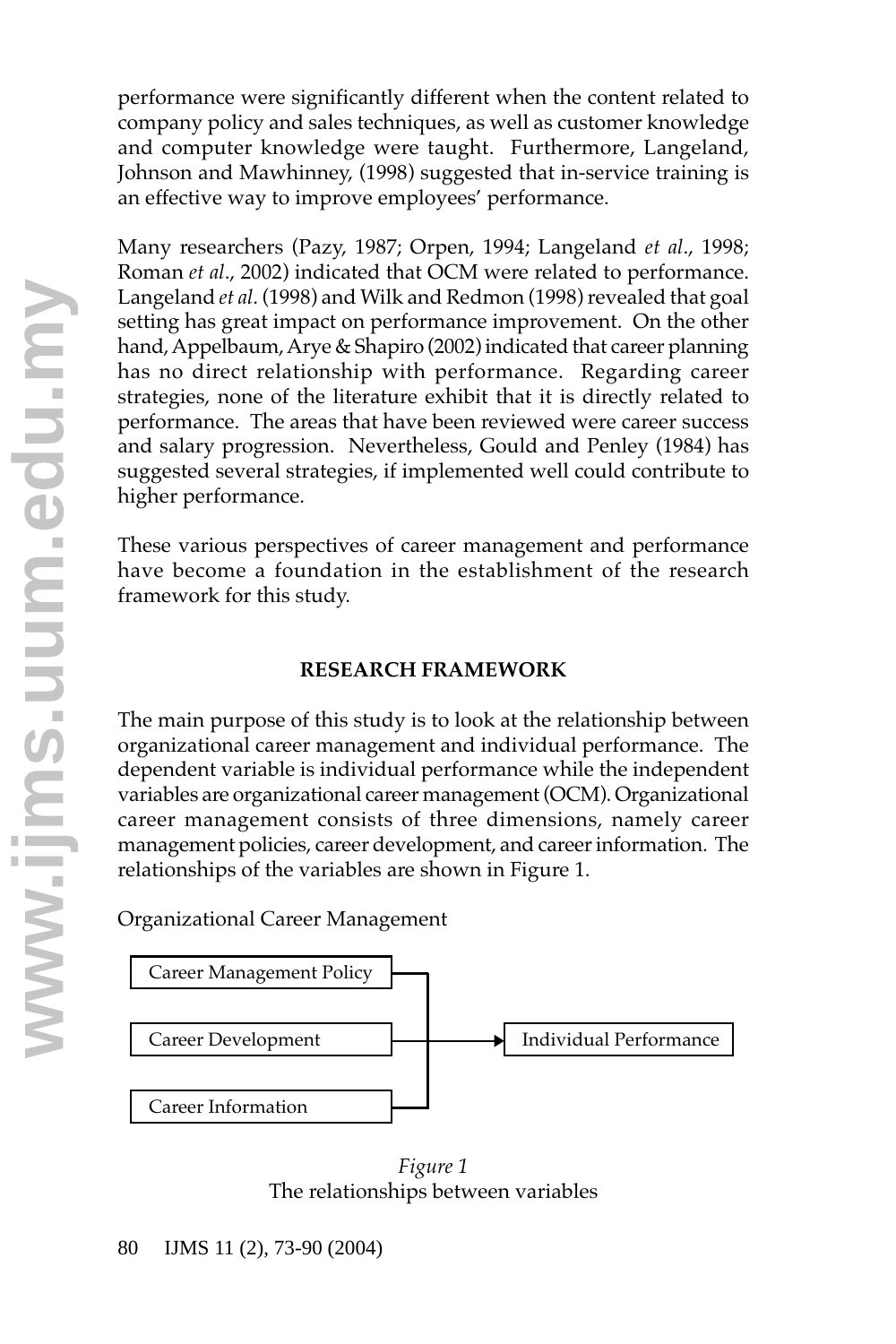### **Objectives**

This study attempts to determine the relationship between organizational career management (OCM) and individual performance, and to examine which OCM dimensions is significantly related to individual performance

#### **METHODOLOGY**

#### **Measures**

The independent variable (organizational career management) comprised 3 dimensions, namely career management policy, career development and career information. Career management policy measured various standards, procedure, methods and systems employed by management in managing employees' career. Career development measured various activities, programs and techniques used by management to enhance employees' career development while career information are efforts done by management to provide career related information for employees to support individual career planning and strategies. The questions were adapted from various sources. There were 24 items in the measures and it was measured on a 5-point likert scale  $(1=$  not at all to  $5 =$  extensively).

The dependent variable (individual performance) is measured in terms of the outcomes or output or sales produced on a specified job function or activity during a specified period of time. The items were adapted from the sales force performance developed by Behrman and Perrault in Roman *et al.* (2002) using a 5-point likert scale (1 = strongly disagree to  $5 =$  strongly disagree).

### **Population And Sampling**

The population comprised salespeople in the branch office of an insurance company in Kedah. A sample of 169 was drawn from the total of 300 salespeople (Sekaran, 2003) in the organization using random sampling. The sample was restricted to salespeople who had worked with the organization for more than a year to ensure that all respondents had some experience in sales. This might enable them to understand the questionnaire and answer it well. The units of analysis in this study were individuals.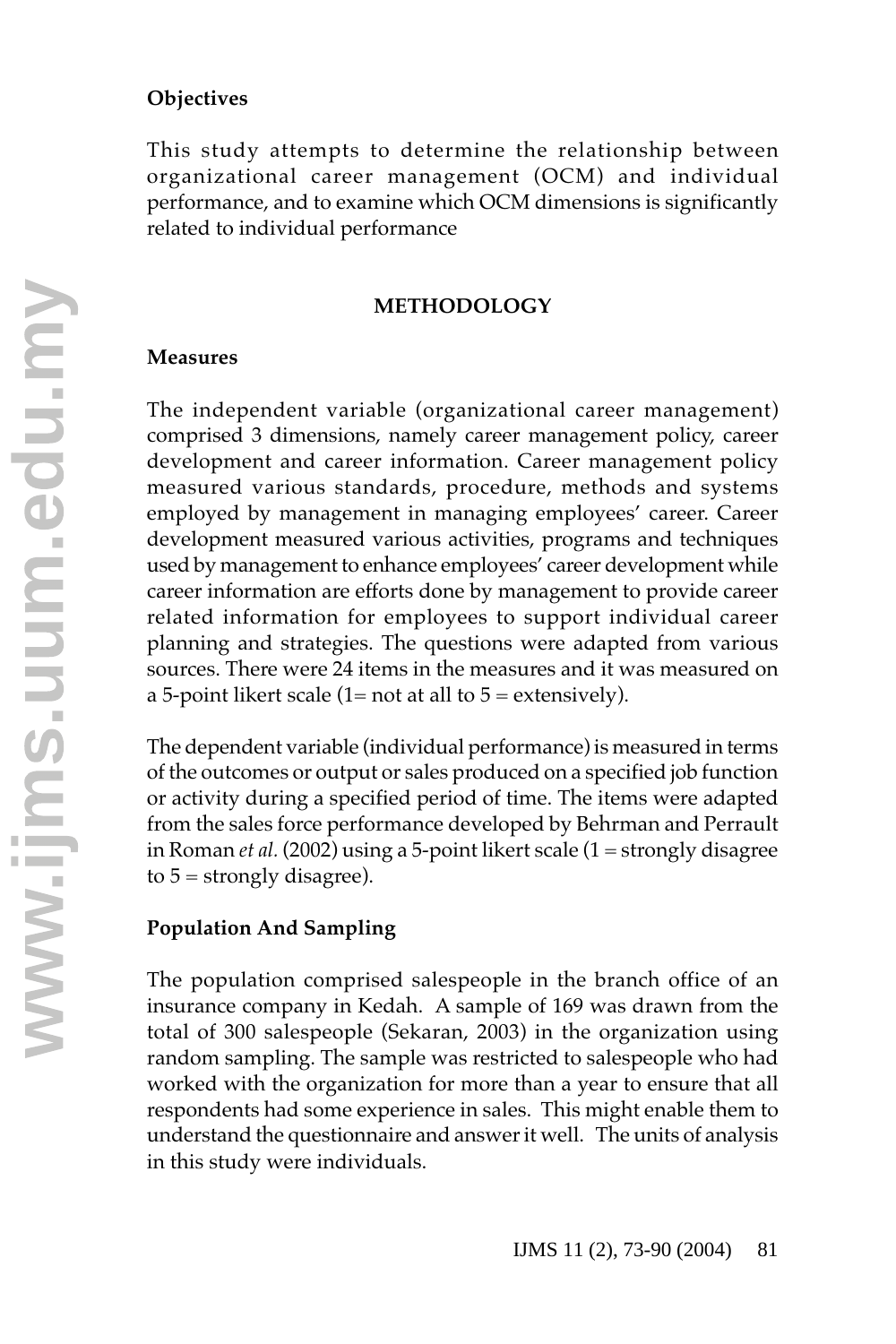## **Data Collection Method**

Through verbal permission from the Training and Education Department of the insurance company, a total of 169 questionnaires were distributed personally to all 32 sales agency (department) of the organization. A total of 57 questionnaires were collected, which made up a return rate of 33.7% but only 55 questionnaires were used for further analysis due to incomplete returns. The data was analyzed using Statistical Package for Social Science (SPSS) Version 11.

### **Factor Analysis Results**

### *The Organizational Career Management Items*

The results of Principal Component Analysis of Organizational Career Management are presented in Table 1. As shown, the varimax rotation of the 24-items produced three factors that accounted for 72.13% of the total variance. The three factors extracted using varimax rotation were named as Career Information, Career Management Policy, and Career Development respectively. These three factors were found to be similar to the previous research conducted by Orpen (1994).

| <b>Items and Factor Description</b>          | <b>Factor Loading</b> |                             |   |  |
|----------------------------------------------|-----------------------|-----------------------------|---|--|
|                                              |                       | <b>Factor Factor Factor</b> |   |  |
|                                              | 1                     | 2                           | з |  |
| A standard amount of FYP to determine        |                       |                             |   |  |
| individual progress                          | 0.54                  |                             |   |  |
| A clear process of career movement           | 0.50                  |                             |   |  |
| A clear method to organize performance       |                       |                             |   |  |
| related-pay                                  | 0.56                  |                             |   |  |
| Joint field work by immediate manager        | 0.67                  |                             |   |  |
| Professional courses                         | 0.68                  |                             |   |  |
| Recognition for those who perform well       | 0.65                  |                             |   |  |
| Special awards for top producers             | 0.67                  |                             |   |  |
| Special contest to enhance performance       | 0.58                  |                             |   |  |
| Distribution of brochures/pamphlets/booklets |                       |                             |   |  |
| on career issues                             | 0.66                  |                             |   |  |
| Information regarding contest/awards and its |                       |                             |   |  |
| requirement                                  | 0.88                  |                             |   |  |
| Information regarding commission for each    |                       |                             |   |  |
| product                                      | 0.84                  |                             |   |  |

**Table 1** Varimax Rotated Factor Matrix of Organizational Career Management Items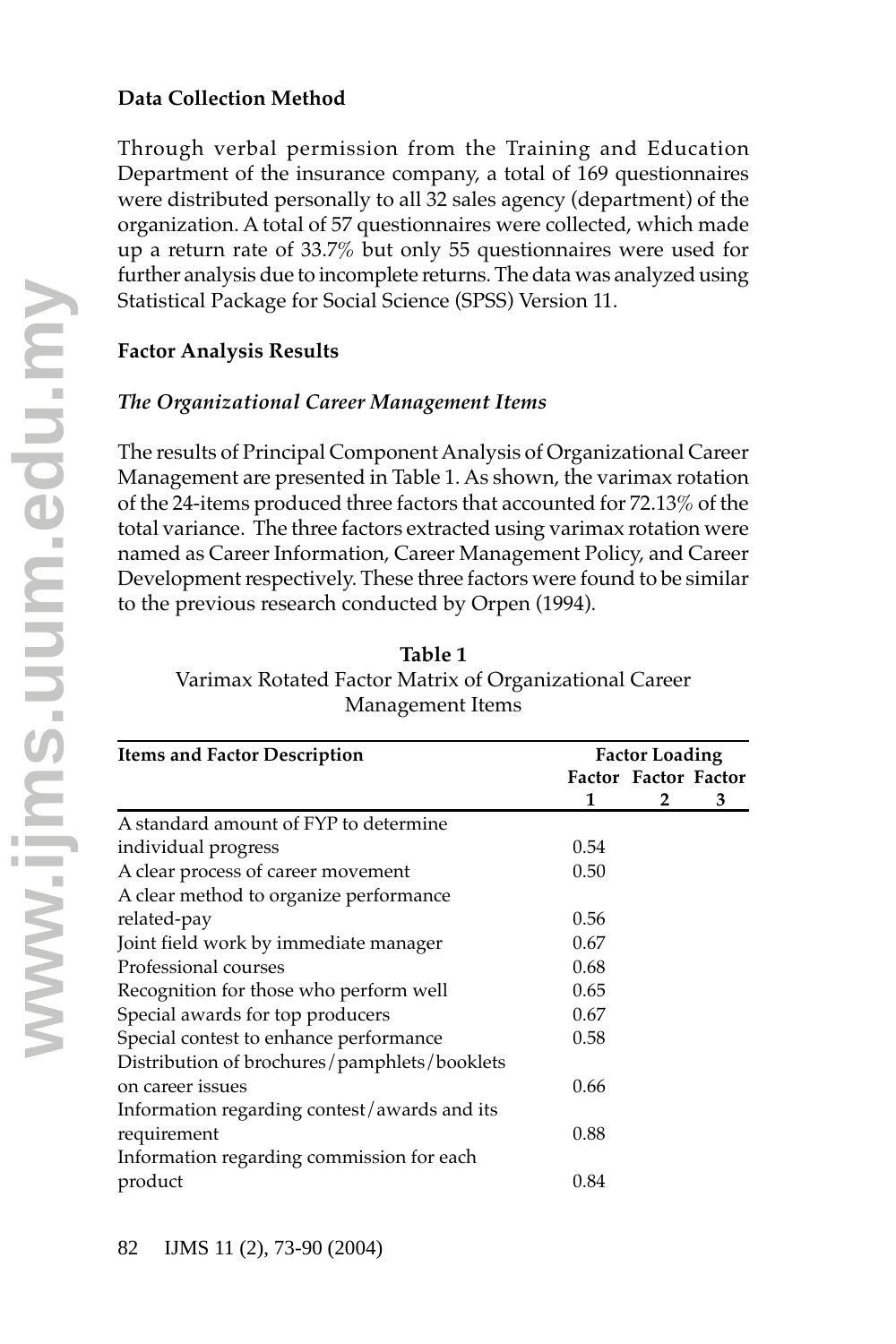| (continued)                                             |       |       |       |
|---------------------------------------------------------|-------|-------|-------|
| A systematic procedure to manage agents' career         |       | 0.89  |       |
| A systematic way of managing human resource             |       | 0.89  |       |
| A systematic performance appraisal system               |       | 0.88  |       |
| Agents' personal record/file as an assessment tool      |       | 0.67  |       |
| Proper review of agents' potential                      |       | 0.62  |       |
| Retirement preparation programs                         |       | 0.79  |       |
| Feedback on daily performance                           |       | 0.62  |       |
| Clear information on potential career progress          |       | 0.65  |       |
| Different training programs for different career stages |       |       | 0.66  |
| Continuous training program                             |       |       | 0.72  |
| <b>Succession Planning</b>                              |       |       | 0.75  |
| Career counseling by immediate manager                  |       |       | 0.82  |
| In house training                                       |       |       | 0.67  |
| Cumulative % of variance                                | 27.67 | 53.50 | 72.13 |
| Cumulative Eigen value                                  |       |       | 76.04 |

## **Validity and Reliability**

The reliability results for all the variables are reflected in Table 2 below. Reliability test was carried out using the inter-item internal consistency and these alpha values were found to exceed 0.7. The *Individual Performance* dimension shows the reliability result of 0.90. The overall alphas for Organizational Career Management items were 0.96 while the reliability results of the dimensions ranged between 0.91 and 0.93. The results indicate that the measures for the respective measurements are statistically reliable.

| <b>Factors</b>                   | <b>Number of Items</b> | Cronbach $\alpha$ |
|----------------------------------|------------------------|-------------------|
| Individual performance           |                        | 0.90              |
| Organizational Career Management | 24                     | 0.96              |
| Career Information               | 11                     | 0.93              |
| Career Policy                    | 8                      | 0.93              |
| Career Development               | 5                      | 0.91              |

**Table 2** Reliability Coefficients of Variables

## **FINDINGS**

This study examined which of the three independent variables is the most important variable in explaining individual performance. It also aimed at examining which dimensions in Organizational Career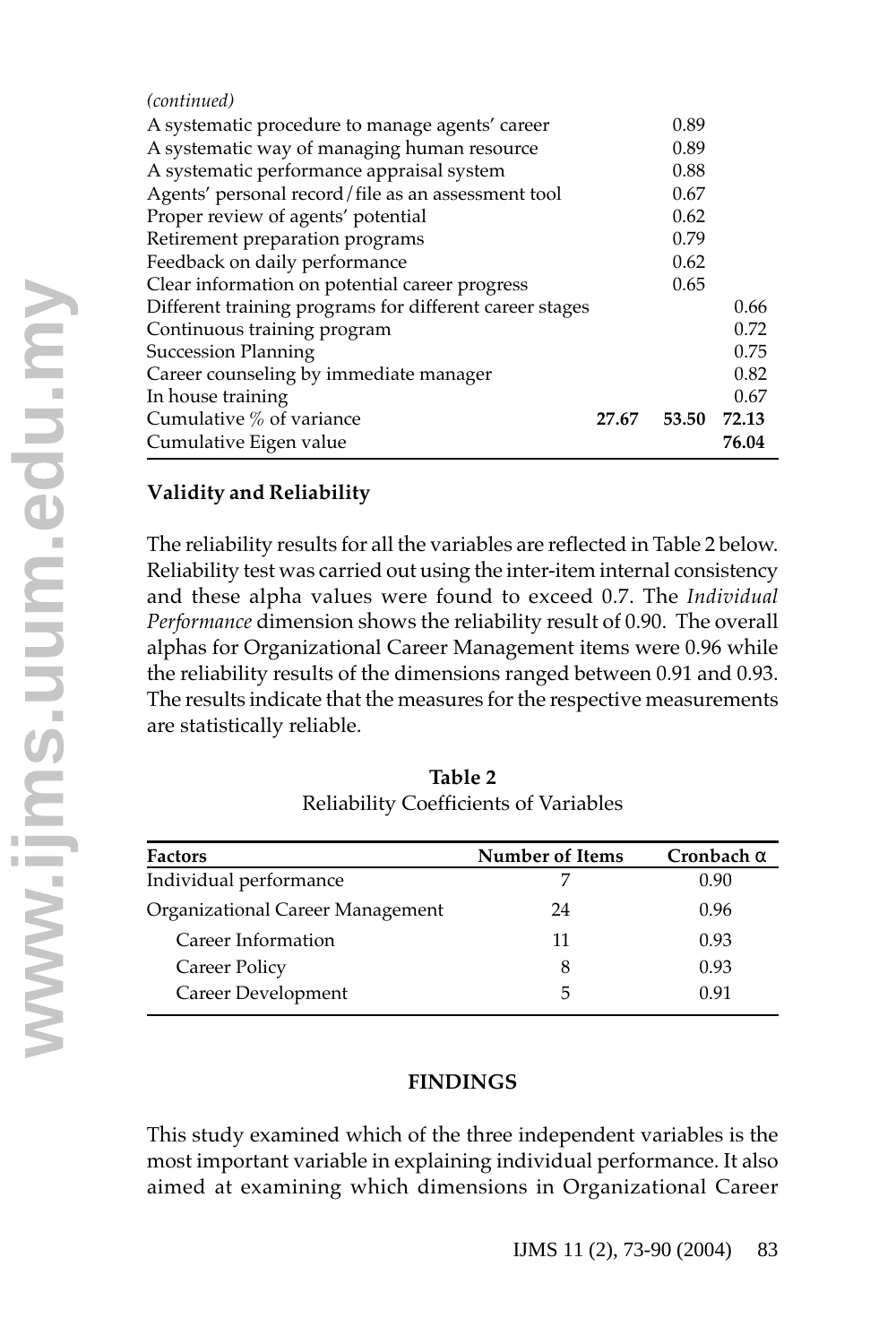Management is the most important factor in explaining individual performance.

### **Descriptive Analysis Of Demographic Profile**

The demographic data of 55 salespeople of the insurance company who participated in the study are summarized in Table 3.

| Demographic Profile  |                    | Frequency      | %    |
|----------------------|--------------------|----------------|------|
| Gender               | Male               | 33             | 60.0 |
|                      | Female             | 22             | 40.0 |
| Age Group            | Less than 25       | 6              | 10.9 |
|                      | 25-30 years        | 10             | 18.2 |
|                      | 31-35 years        | 10             | 18.2 |
|                      | 36-40 years        | 15             | 27.3 |
|                      | 41-45 years        | 8              | 14.5 |
| Education Background | <b>SPM</b>         | 31             | 56.4 |
|                      | <b>STPM</b>        | 8              | 14.5 |
|                      | Diploma            | 8              | 14.5 |
|                      | Degree             | 6              | 10.9 |
|                      | Others             | 1              | 1.8  |
| Position             | Sales agent        | 36             | 65.5 |
|                      | Unit Manager       | 12             | 21.8 |
|                      | District Manager   | 6              | 10.9 |
|                      | Others             | $\mathbf{1}$   | 1.8  |
| Years Of involvement | 1-3 years          | 20             | 36.4 |
|                      | 4-6 years          | 13             | 23.6 |
|                      | 7-9 years          | 8              | 14.5 |
|                      | $10-15$ years      | 7              | 12.7 |
|                      | More than 15 years | 7              | 12.7 |
| Income               | Less than 12000    | 14             | 25.5 |
|                      | 12001-30000        | 13             | 23.6 |
|                      | 30001-60000        | 7              | 12.7 |
|                      | 60001-75000        | $\overline{2}$ | 3.6  |
|                      | 75001-100000       | 3              | 5.5  |
|                      | More than 100000   | 16             | 29.1 |

### **Table 3** Demographic Profile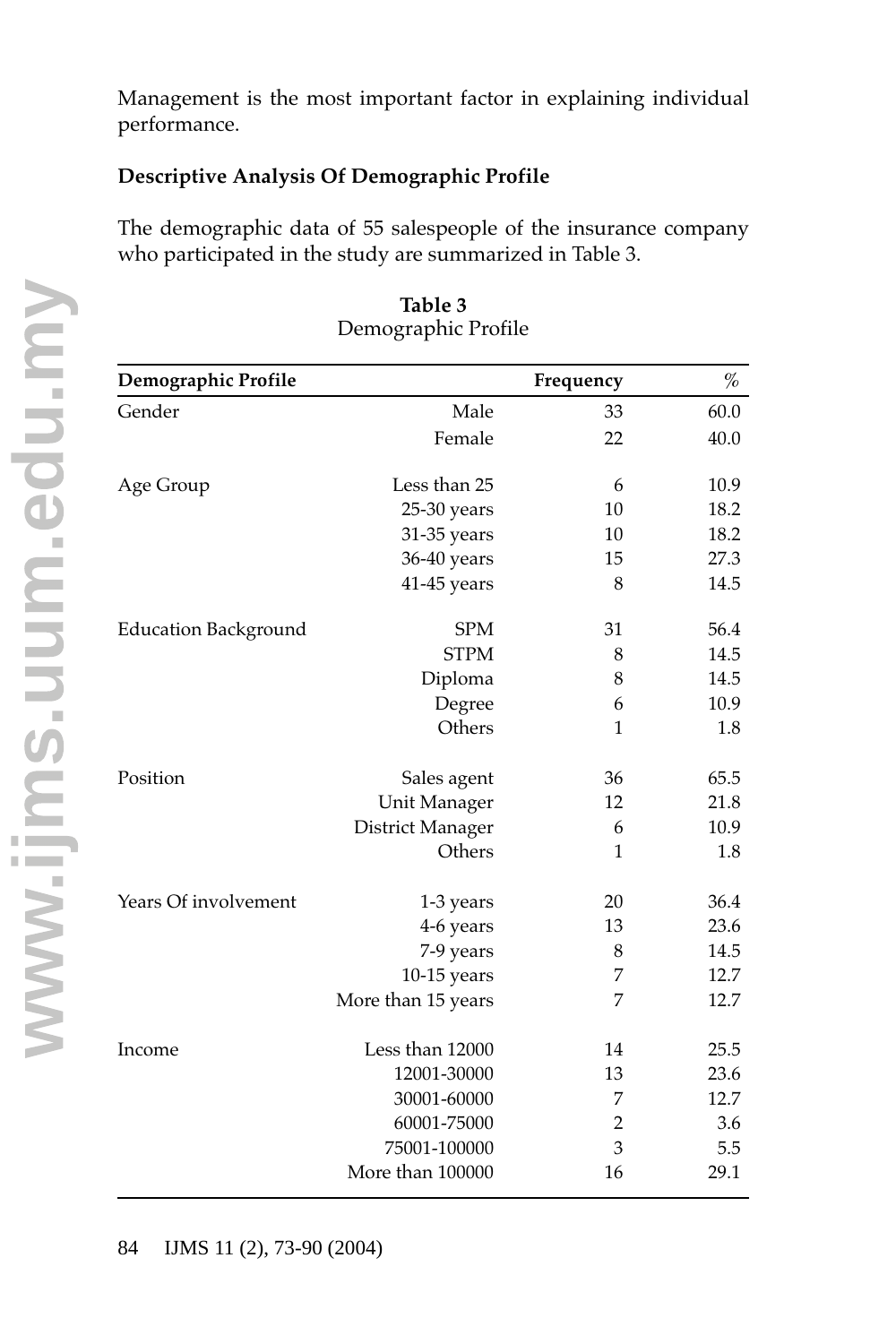The studies reveal that 33 respondents were male, while 22 were females and majority of them were between 26-40 years of age. Many of the respondents possess SPM qualifications. Majority of the respondents were sales agent, and 36.4% of them had been exposed between 1-3 years in the business. Approximately 30% of respondents received an annual income of more than RM100, 000 while 25.5% received less than RM12, 000.

## **Relationship Between Dimension of Organizational Career Management and Individual Performance**

As indicated in Table 4, all three dimensions of OCM are correlated with individual performance. The highest coefficient correlation value is 0.650 for career development, followed by 0.632 for career management policy, and 0.553 for career information. The results exhibit positive relation between career information, policy and development to individual performance. It also reveals that the overall OCM result of 0.685 influences indivual performance positively.

| Table 4                                         |
|-------------------------------------------------|
| Correlation Coefficients Between OCM Dimensions |
| and Individual Performance                      |

|             |           |                |          | Performance OCM Information Policy Development |
|-------------|-----------|----------------|----------|------------------------------------------------|
| Performance | $.685***$ | $.553**$ 632** | $.650**$ |                                                |
| Information |           |                | $.640**$ | $.795***$                                      |
| Policy      |           |                |          | $.658**$                                       |
| Development |           |                |          |                                                |

\*\*  $p<0.01$ 

### **Multiple Regressions of OCM Dimensions and Individual Performance**

The result indicates that 49.6% of the variance (R square) in Individual Performance has been significantly explained by the three dimensions of OCM: career information, career management policies and career development. The result shows that career management policy and career development are significantly related to individual performance. The Beta value of .423 for career development and followed by .364 for career management policy indicate that these two dimensions are very important in explaining individual performance. The positive betas weight on the other hand, indicate that career development and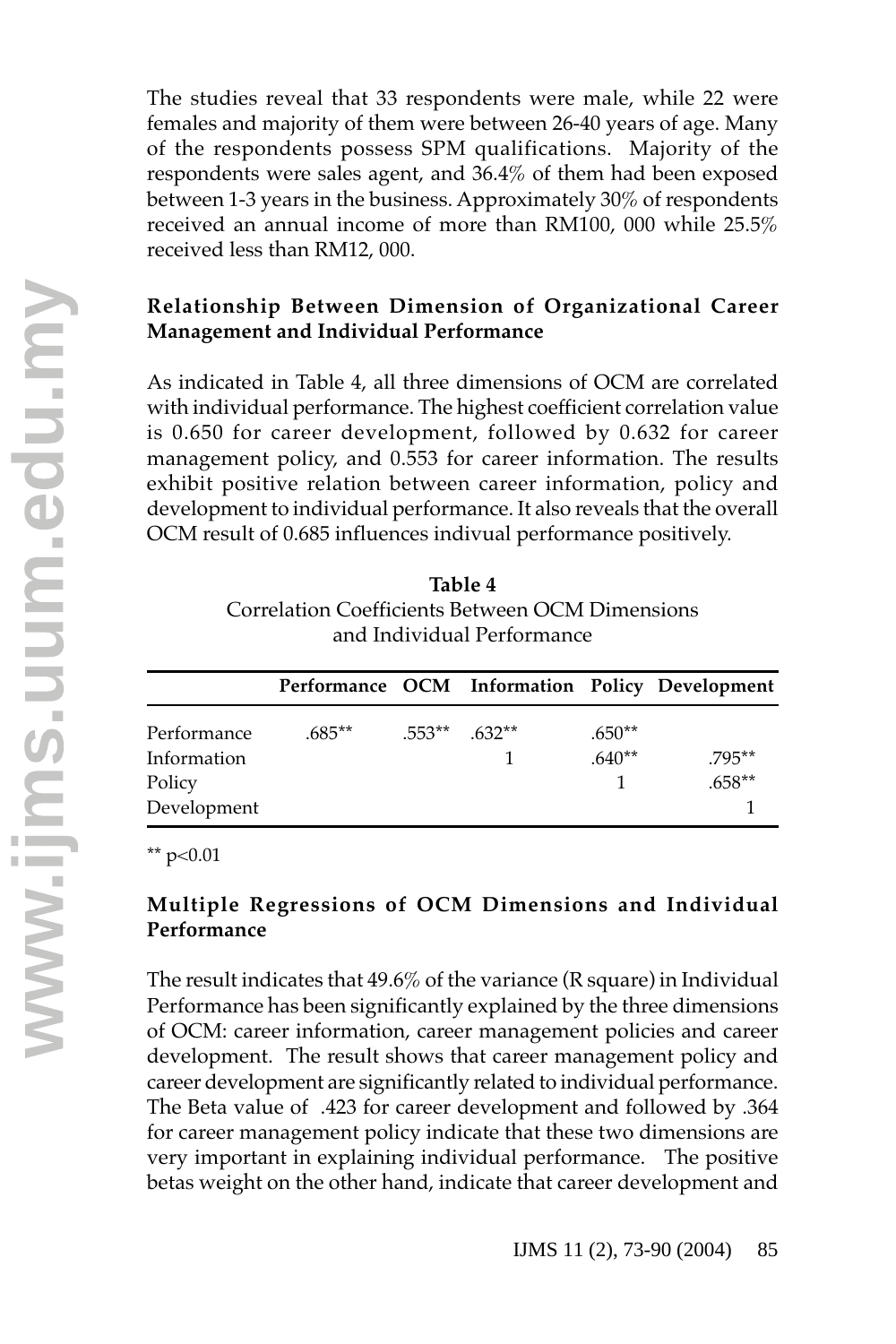career management policy are essential if the organization wants to increase individual performance.

Although the three dimensions are positively related to individual performance, only career information and career development are highly related to individual performance. It could be concluded that all the dimensions of OCM are positively related to individual performance but only career development and career management policy are significant in enhancing individual performance.

| Table 5 |  |
|---------|--|
|         |  |

Multiple Regression Analysis Of OCM on Individual Performance Coefficients

| Variable Entered | Individual Performance         |            |              |         |      |
|------------------|--------------------------------|------------|--------------|---------|------|
|                  | Unstandardized<br>Coefficients |            | Standardized |         | Sig. |
|                  |                                |            | Coefficients |         |      |
|                  | В                              | Std. Error | Beta         |         |      |
| (Constant)       | .644                           | .429       |              | 1.502   | .139 |
| Information      | $-1.738E-02$                   | .179       | $-.016$      | $-.097$ | .923 |
| Policy           | .375                           | .141       | $.364*$      | 2.665   | .010 |
| Development      | .440                           | .180       | $.423*$      | 2.446   | .018 |

Independent variables: Career Information, Career Management Policy, Career Development

 $R$  Square = .496  $F = 16.714$  $R = .704$ 

 $*_{p<0.05}$ 

### **DISCUSSIONS**

The purpose of this study was to determine relationship between the three dimensions of career management and individual performance, that is organizational career management, career planning and career strategies. Having measured the three dimensions in the present study has allowed us to better understand the relationship between overall career management and individual performance.

The result showed positive relationships between the dimensions of organizational career management and individual performance, which is parallel to Orpen's (1994) study. Although all factors are related to individual performance, further analysis has found that only career development and career management policy were significant factors in influencing individual performance.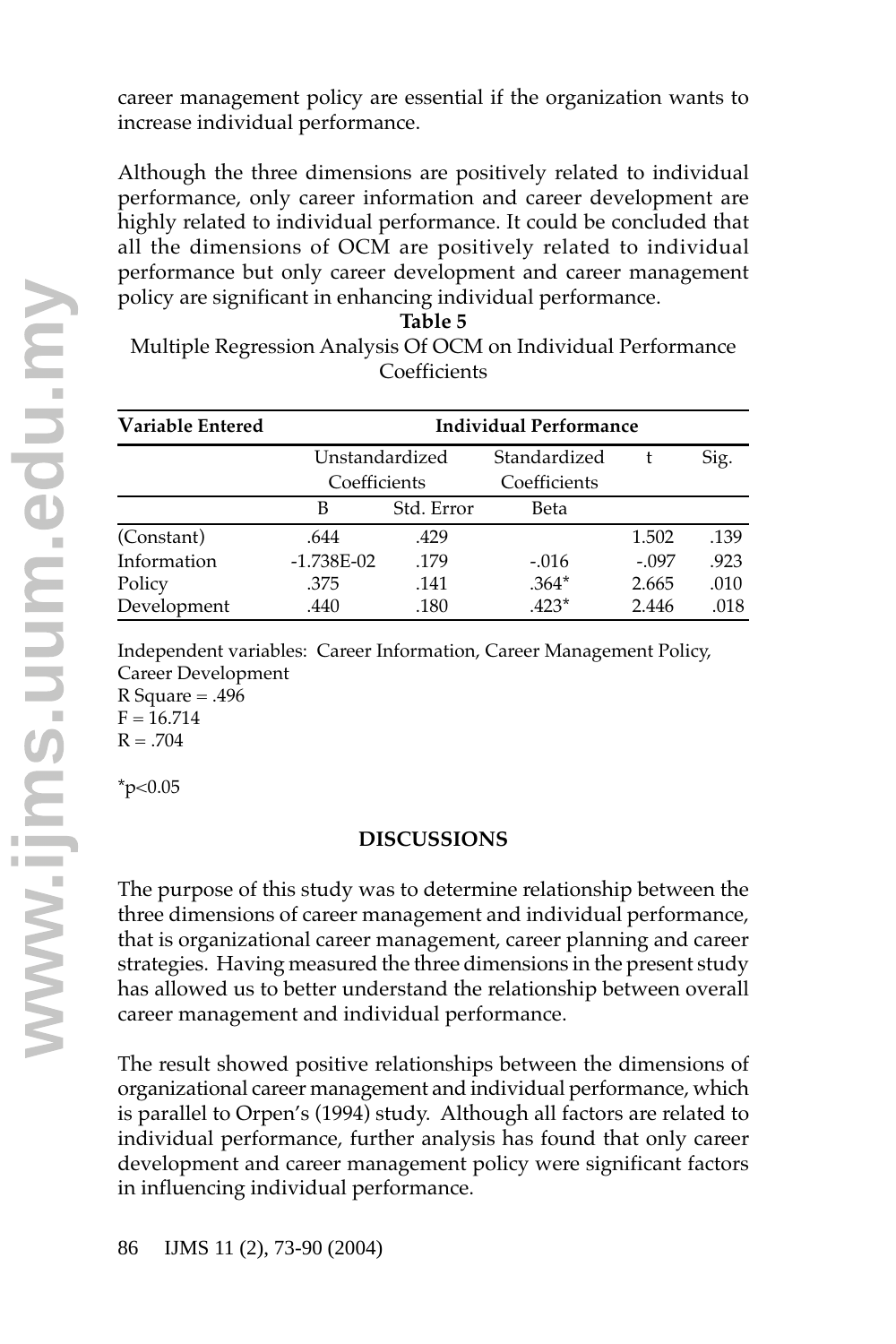The positive correlation value between career development and individual performance suggests that career development activities and programs are necessary to be employed by the management team if individual performance is to be increased. These activities include training programs, succession planning, and career counseling by immediate managers. Previous researchers (Baruch, 1996; Pazy, 1987) classified training as an essential element in organizational career management. The study by Roman *et al.* (2002) has shown that specific training methods such as on-the-job training, and training contents such as sales techniques and customer knowledge have contributed to higher level sales performance. As In the organization investigated in our study, there were various training programs offered to salespeople. The most important training that is made compulsory for all new agents is the Fast Agent Success Training (FAST). This training is related to sales techniques such as prospecting, approaching, fact-finding, presentation, handling objection and closing interview (Source: Fast Agent Success Training Module, American International Assurance Co. Ltd.). This comprehensive training is very useful in developing individual basic needs and skills of salespeople towards higher level of individual performance. The study conducted by Langeland *et al.* (1998) discovered that employees' opportunity to learn the exact behavior needed in performing the specific job led to higher performance. In the organization studied, there were sessions that focused on 'sales talk' and communication skills, which were normally conducted by immediate manager. These sessions offered opportunities for salespeople to learn from their superiors regarding the powerful 'sales talk' and also learn to use several tools, which are very applicable to perform their job.

Other than that, this study indicated that the existence of career management policy plays a significant role in salespeople's performance. In the organization studied, there was a systematic and proper standard in managing performance and retirement, assessing potential, and handling important information regarding employees' career. These available policies encourage employees to increase their performance. Besides, this study also indicated that the organization's effort in providing feedback plays an important role in determining salespeople's performance. This result is in line with Langeland *et al.* (1998) and Wilk and Redmon (1998) who had, respectively verified that weekly verbal feedback and graphic feedback as a critical element in improving individual performance. In this organization, feedback on salespeople's daily performance was continuously given by their respective unit managers. This feedback included information regarding the comparison between achieved and targeted result,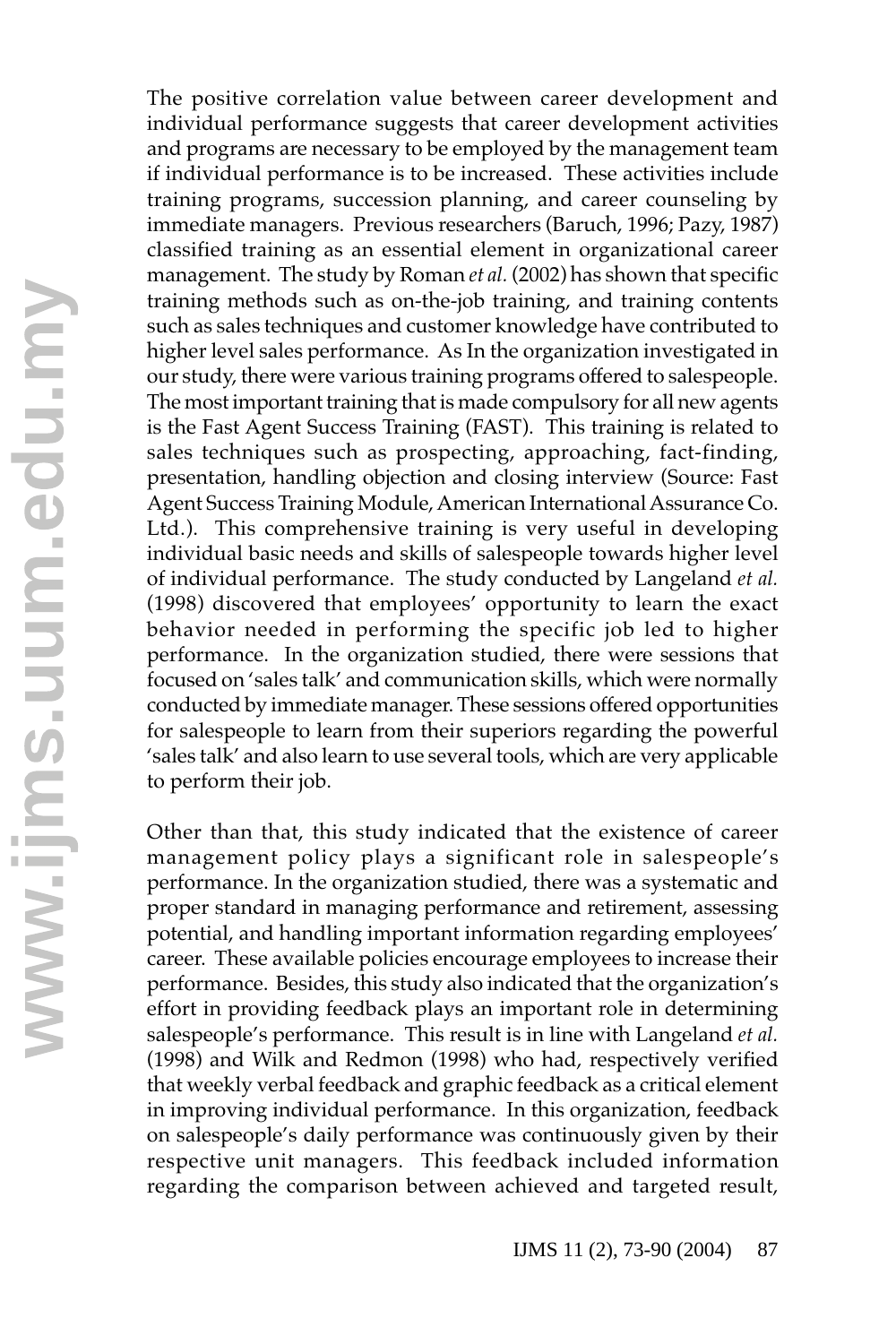comparison among unit's sales, and comparison between the previous year and the current up-to-date performance.

In spite of a relatively low level coefficient value, this study also revealed that career information is related to individual performance. In the organization studied, the information given by management to employees could be categorized only as a supporting tool for career development activities. Information provided by the organization included performance standard, career movement (progress), pay system (commission), and all the advancement opportunities occur in the organization.

### **IMPLICATIONS AND CONCLUSIONS**

Based on the results of the study, the relationship between OCM dimensions and employees performance reveal some implications to managerial practices. In dealing with salespeople, the organization's top management and HR Department should review this career development and career policy of the organization. They should draft policies and procedures that will enhance the salespeople career management in the long run. Even though this study is based on one insurance company in Kedah, the results may be adapted to similar insurance companies and other organizations as OCM may differ in many aspects.

The objectives of this study have been achieved whereby the results have proved that organizational career management is related to individual performance. Among the three dimensions of organizational career management, only career policy and career development were found to be important factors in determining individual performance of salespeople. Therefore, salespeople in the insurance industry who are struggling to increase their individual performance should emphasis on developing specific plans to achieve the goals by considering their own strengths and weaknesses.

All factors in organizational career management were related to individual performance. However, since the result suggested that not all factors in organizational career management have significant contribution towards performance, organization should be very careful when considering career programs. The factors that should be considered most are career development and career management policy as these factors could have more influence on individual performance. In short, this study suggested a considerably high possibility of success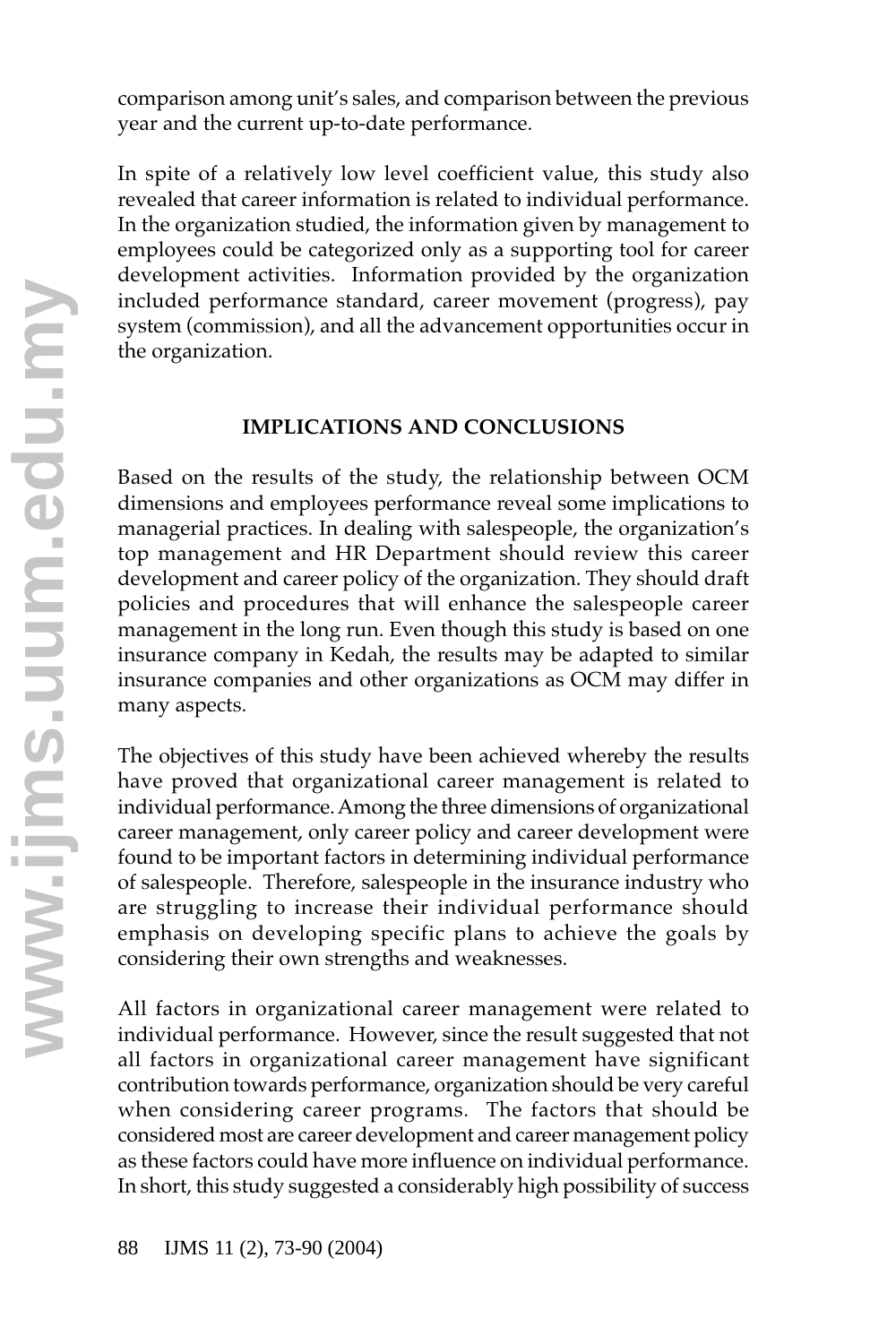for salespeople if the individual and organizational career management efforts are carried out with care.

#### **REFERENCES**

- Appelbaum, S. H., Arye, H. & Shapiro, B. T. (2002). Career management in Information Technology: A case study. *Career Development international, 7(3)*, 142-158.
- Baruch, Y. (1999) Integrated career systems for the 2000s. *International Journal Of Manpower*, 20 (7), 32-457.
- Baruch, Y. (1996). Organizational career planning and management techniques and activities in use in high-tech organization. *Career Development International,* 1 (1), 40-49.
- Byars, L. L. & Rue, L. W. (2000). *Human Resource Management: 6th (ed.).* Boston: McGraw Hill.
- Dreher, G. F. & Dougherty, T. W. (2001). *Human resource strategy: A behavioral perspective for the general manager*. Singapore: Mc-Graw Hill.
- Feldman, D. C. (1988). *Managing careers in organization*. USA: Scott, Foresman and Company.
- Fish, A. & Wood, J. (1993). A challenge to career management practice. *The International Journal of Career Management, 5* (2), 3-10.
- Gomez-Mejia, L. R., Balkin, D. B. & Cardy, R. L. (2004). *Managing human resources*. (4th ed.). Upper Saddle River, NJ: Prentice Hall.
- Gould, S. & Penley, L. E. (1984). Career strategies and salary progression: A study of their relationship in a municipal bureaucracy. *Organizational Behavior and Human Performance, 34*, 244-265.
- Jackson, C. (1991). Career development: The challenge for organizations. *The international Journal Of Career Management, 3* (3), 17-25.
- Langeland, K. L., Johnson, C. M. & Mawhinney, T. C. (1998). Improving staff performance in a community mental setting: Job analysis, training, goal setting, feedback, and years of data. *Journal Of Organizational Behavior Management, 18* (1), 21-43
- Mayo, A. (1991). *Managing careers: Strategies for organizations*. London: IPM Press.
- Nik Kamariah, N. M. (1995). *Determinants of sales performance in insurance industry: A cross-cultural comparison between the UK and Malaysia.Unpublised PhD Thesis.* The University Of Aston Birmingham.
- Noe, R. A., Hollenbeck, J. R., Gerhart, B., & Wright, P. M. (2000). *Human Resource Management: Gaining a competitive advantage. (3rd ed.).* Boston: McGraw Hill.